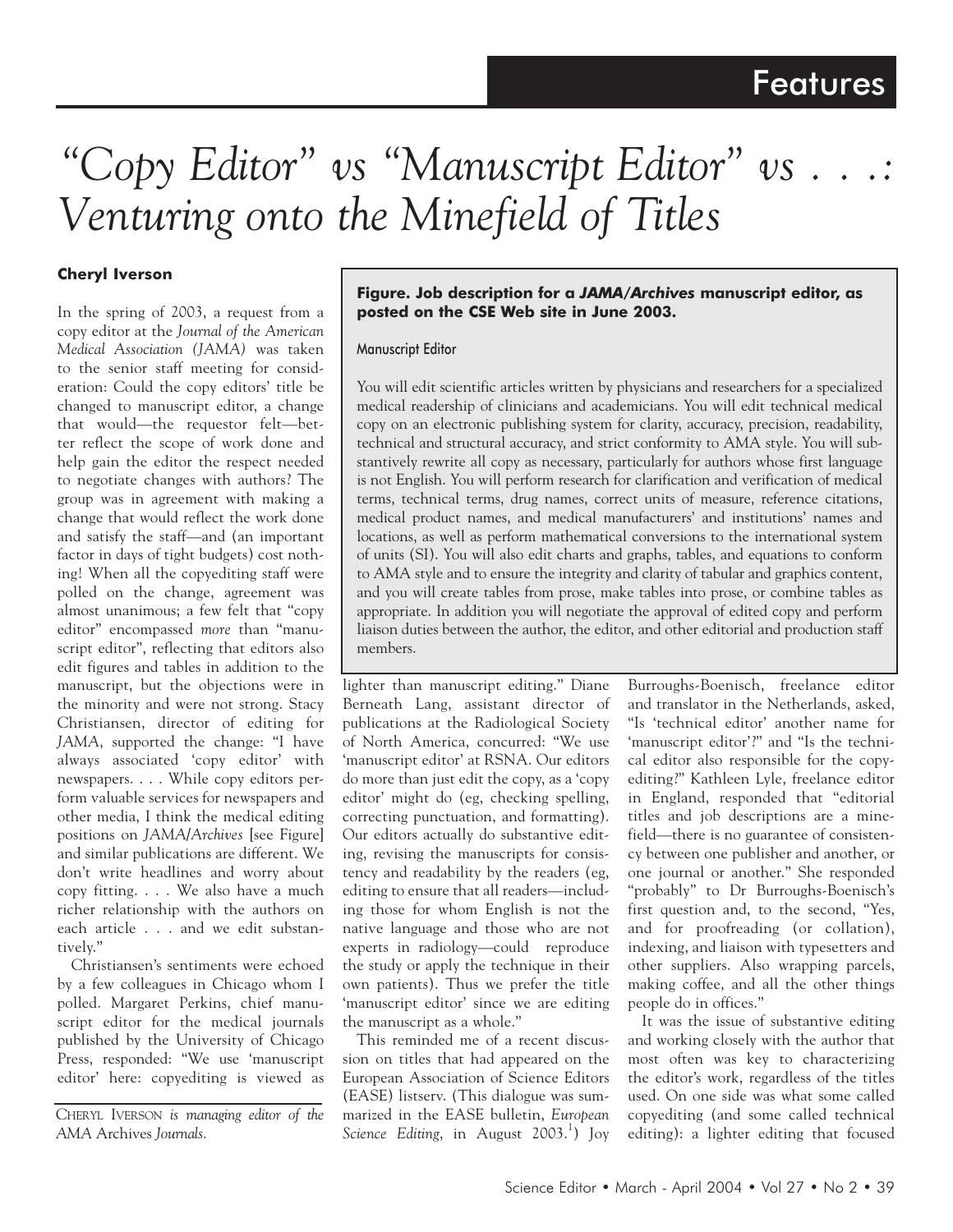on tidying up—ensuring house style, correcting misspellings, and attending to grammar, punctuation, and usage. On the other side was what some refer to as substantive editing (and some called technical editing, or work done by an author's editor): deleting redundant information, asking for clarification of meaning, shortening verbose text, reformatting figures and tables as appropriate, clarifying questions from the scientific (content) editor, and working closely with the author. For some who responded, the dividing line was often the point of acceptance of the manuscript: what was done *before* acceptance was the second type of editing; what was done *after* acceptance was the first type. This is related to the question of allegiance raised by some as the determining factor: The technical editor works for the *publisher*, and the author's editor works for the *author*, so the author's editor may be more likely to do the second type of editing and the publisher's editor the first type.

However, as seen in the comments from editorial directors at *JAMA/Archives*, RSNA, and the University of Chicago, that distinction does not hold true. Mary Ellen Kerans, in Spain, noted that "I've found that copyediting has been redefined with each generation. . . . When I first edited in the 1970s, no one used terms like 'substantive editor' because copy editors were all such." I think that there is no doubt that many of them still are.

Barbara Wallraff, editor of the newsletter *Copy Editor: Language News for the Publishing Professional* and editor of the "Word Court" column in *The Atlantic*, related her own experience as a copy editor and seconded that notion. When queried about the question of "copy editor" vs "manuscript editor", she responded: "At a publication like *The Atlantic*, the copy editor reads galleys and makes suggestions, which get passed along to the manuscript, or article, editor. The manuscript editor may (or may not) have commissioned the article in the first place; is responsible for any major reshaping, cutting, or other substantive editing that is done; and is the face of the publication for that author, conveying comments about the article from other editors and the legal department, helping settle any disputes with the fact checker, making sure that the author gets paid, keeping him or her informed about changes of editorial direction, etc. It's true that the jobs of the copy editor and the manuscript editor overlap even in this model. When I worked as a copy editor, I was never hesitant about suggesting major substantive revisions when they seemed warranted. And particularly if the person responsible for the copyediting is also the person who works directly with the author, I can understand why he or she might want to be called a manuscript editor. It suggests responsibility for the manuscript, which, I think, seems to carry more authority than simply being responsible for the copy does."

The key is that regardless of whether the editor is editing before or after acceptance or working for the author or the publisher, the editor is really working for the reader and—if blessed with sufficient initiative, knowledge, and support—will perform tasks on both sides of the "divide" (light vs substantive editing) without separating them.

To see how people in the CSE database described themselves, there was a slight predominance of "manuscript editor" (or titles containing those words) over "copy editor" (or titles containing these words): 23 vs 16 (based on a "sort" of the database provided by Seth Beckerman, September 2003). Other titles found in the CSE database that might reflect similar types of work include "scientific/technical editor", "technical editor", "medical editor", "scientific editor", and "author's editor". A quick review of the mastheads of a convenience sample of journals on display in the American Medical Association's James S Todd Memorial Library contributed yet more titles that might fall into the same category: "staff editor" and "publisher's editor". The minefield is large.

But what amazed me in my review of these publications was that many of the scientific publications I surveyed includ-

## *Titles continued*

ed none of these people in the masthead. The masthead included the editor of the journal; the associate, assistant, and deputy editors; the members of the editorial board; and perhaps the managing editor. No editorial or production staff were included. That prompted me to find out when *JAMA* began including the staff who work on the journals on its masthead—something I assumed had been done from time immemorial. Wrong. The first appearance of more than the managing editor or the division director of the editorial department was not until 1964. At that time, a one-third-page masthead was devoted to a list of staff involved in the work on the journal. That made me wonder whether, in addition to questions of what titles people hold, we should also inquire about how the work done by staff with all these titles is recognized.

One doesn't venture onto a minefield lightly. Aside from curiosity or daring, reasons for taking this risk might be to see how the minefield can be cleared or at least how it can be navigated safely. Curiosity and daring aside, here are a few thoughts for further reflection.

- It is important to be clear about responsibilities. Titles afford one way to do that. For in-house staff at a publisher, this can be achieved through a title that is linked to a detailed job description. For freelance staff, working with authors or publishers, it can be achieved through discussions and contracts.
- Responsibilities can grow—editors who show ability and initiative and have the support of those they work for can expand the boundaries of their editing in many different directions (for example, writing abstracts, rewriting text, and reformatting tables) and, by so doing, perhaps expand their titles.
- It is critical to recognize not only the work that is expected but the work that is done. Recognition may take the form of a title change (which may or may not be linked to a salary change), it may occur through the support that is given to the editor, and it may occur